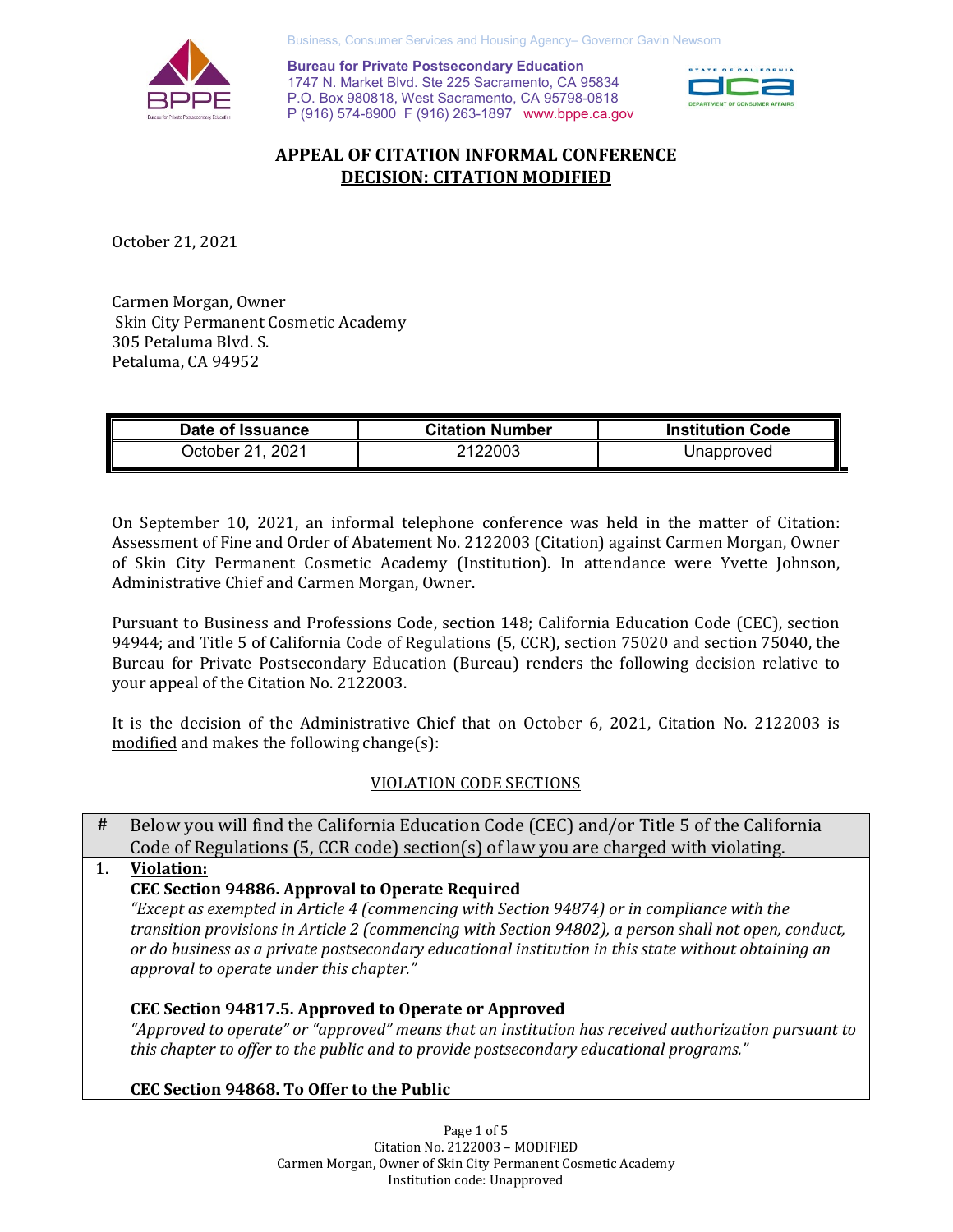*"To offer to the public" means to advertise, publicize, solicit, or recruit."* 

### **CEC Section 94869. To Operate**

 *"To operate" means to establish, keep, or maintain any facility or location in this state where, or from which, or through which, postsecondary educational programs are provided."* 

 On March 26, 2021, the Bureau received a complaint alleging that the Institution was operating without Bureau approval.

 On April 5, 2021, Bureau staff reviewed the Institution's website and found the following courses being offered:

- Full Permanent Cosmetic Course: \$6,200.00
- 2-Day Microblading Course: \$2,700.00
- 4-Day Brow Course: \$3,300.00
- Eyeliner Course: \$2,500.00
- Lips Course: \$2,500.00
- Corrective & Medical Tattoo Course: \$2,500.00
- One-on-One Training Course: \$1,500.00

 Between April 5, 2021, and May 4, 2021, the Bureau attempted to reach Institution staff by phone and/or email, however all attempts were unsuccessful. Bureau staff left voicemails and sent emails requesting a response.

 On May 5, 2021, Bureau staff reviewed the Institution's website and found that it was updated with the following courses being offered:

- • Permanent Makeup Training Course: –\$6,900.00 with a \$300.00 student discount for the starter kit
- Three (3) Day Microblading Course: \$3,500.00
- Four (4) Day Brow Class: \$4,200.00
- Ombre Brows & Microblading Course: \$4,200.00

 On May 14, 2021, the Institution's Owner responded to email correspondence sent by Bureau staff, and stated the following:

- They are a small business that conducts one-on-one trainings;
- • The Institution's Owner is a representative for SofTap and they mostly conduct skin care with facial treatments and permanent cosmetics;
- They are regulated by Environmental Health and Safety and have all permits;
- • The Institution does not have catalogs, nor SofTap brochures of pigments and needle configuration.

Bureau staff responded to the Institution's email correspondence and inquired about the following:

- Prices listed on the Institution's website;
- If the website was up-to-date and accurate;

 Page 2 of 5 Citation No. 2122003 – MODIFIED Carmen Morgan, Owner of Skin City Permanent Cosmetic Academy Institution Code: Unapproved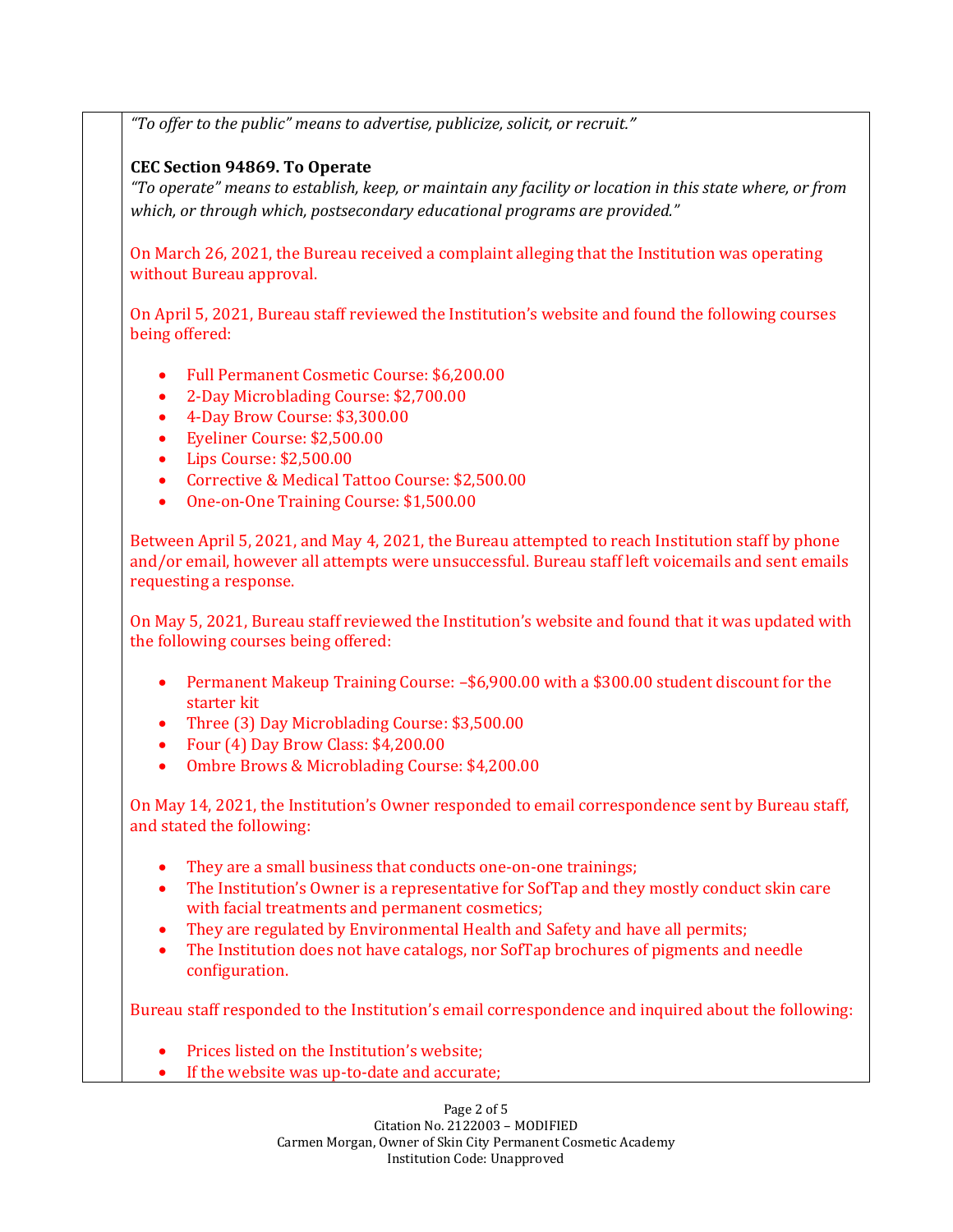• Whether the Institution requires students to sign enrollment agreements upon enrollment at the Institution.

 On May 19, 2021, the Institution respondent to Bureau staff's email inquiry with the following information:

- • The website that was active at that time is the old site and the Institution is in the process of having a new website set up;
- • The pricing on the website is for four (4) different separate courses:
	- 1. Brow/Microblading
	- 2. Lip
	- 3. Eyeliner
	- 4. Camouflage
- Kits of pigments and needles cost an extra \$500.00-\$1,000.00;
- The Microblading Course is \$2,500.00;
- • The Institution has not taught courses since 2018 and has not been actively training due to the COVID-19 Pandemic.

 Bureau staff determined that the Institution had been operating without Bureau approval or a valid exemption.

#### **Order of Abatement:**

 The Bureau orders that the Institution cease to operate as a private postsecondary educational institution, unless the Institution qualifies for an exemption under CEC section 94874. The Institution must discontinue recruiting or enrolling students and cease all instructional services and advertising in any form or type of media, including https//skincitybycarmen.com, and any other websites not identified here that are associated with the Institution, until such time as an approval to operate is obtained from the Bureau. The Institution must disconnect all telephone service numbers including, but not limited to, (707) 766-9903 that are associated with the Institution until such time as an approval to operate is obtained from the Bureau. To comply with the Order of Abatement the Institution must submit a school closure plan to the Bureau pursuant to California Education Code section 94926. The Institution must provide a roster of each student currently enrolled at the Institution. The roster must include the names of the students, their contact information (including phone number, email address, and physical address), the programs in which they are enrolled, the amount paid for the programs.

**Assessment of Fine**: \$25,000.00

<u>Reason for modification</u>: New substantive facts were presented at the conference.

The administrative fine for this violation has been modified from \$25,000.00 to <u>\$5,000.00</u>.

# **TOTAL MODIFIED ADMINISTRATIVE FINE DUE: \$5,000.00**

## ORDER OF ABATEMENT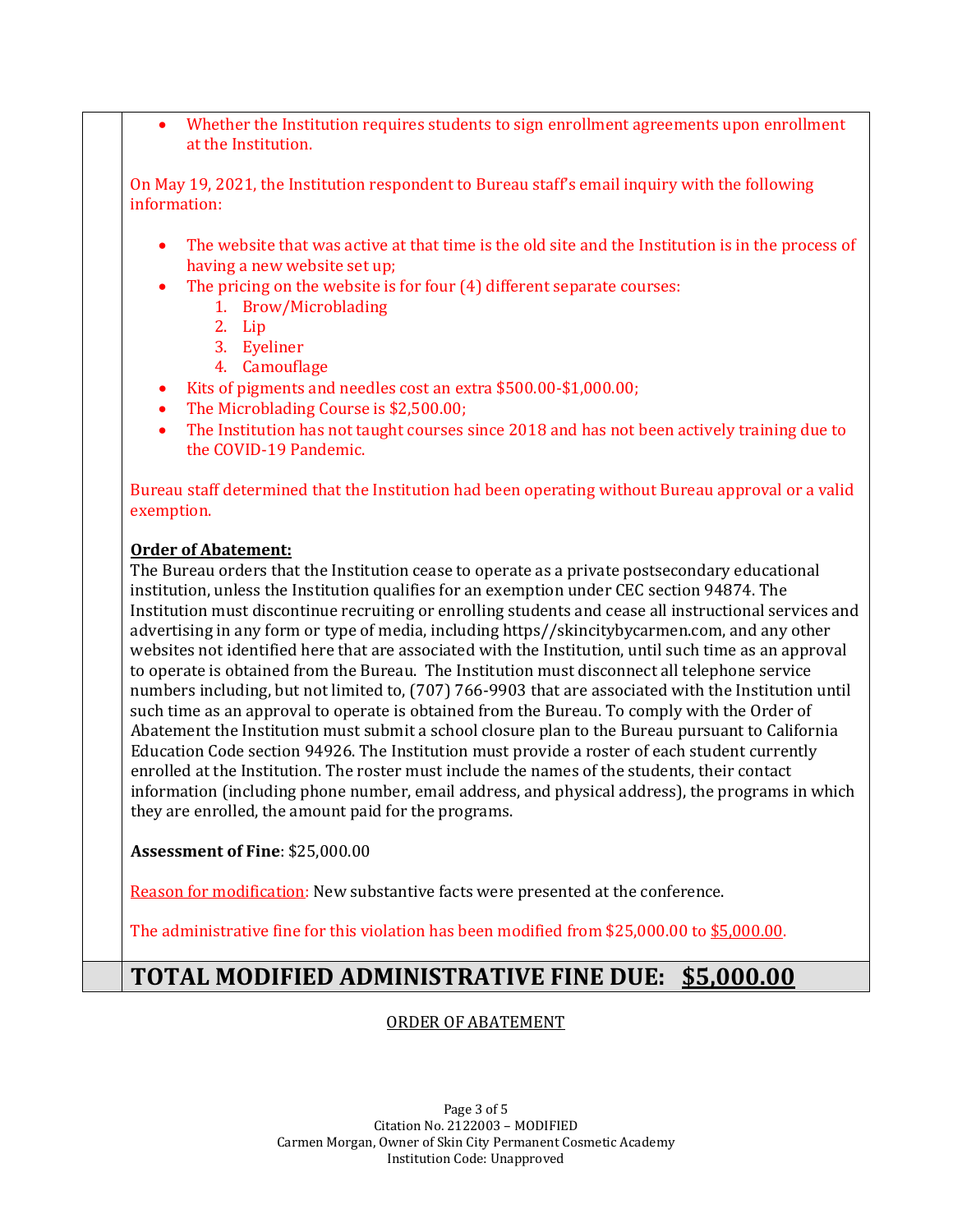**of this decision. The Bureau orders that you comply with the orders described in the 'Violation Code Sections' of this document and submit evidence of compliance within 30 days from the date** 

# PENALTY – ASSESSMENT OF A FINE

Please complete the <u>Payment of Fine</u> form. Payment must be made to the Bureau by check, or money order. Please include the citation number on the payment of the fine assessment. Payment of the administrative fine shall not constitute an admission of the violation(s) charged and shall be may be mailed to: **Payment of the administrative fine is due within 30 days from the date of this decision.**  represented as satisfactory resolution of the matter for purposes of public disclosure. Payments

> Gabriella Perez, Discipline Citation Program Bureau for Private Postsecondary Education 1747 N. Market Blvd., Suite 225 Sacramento, CA 95834

# APPEAL OF CITATION

 will be notified of the hearing date. The hearing will be held pursuant to Chapter 5 (commencing with section 11500) of Part 1 of Division 3 of Title 2 of the Government Code. You *do not* have the right to request another Informal Conference to appeal this modified Citation. You *do*, however, have the right to appeal this affirmed or modified Citation through an Administrative Hearing. A hearing before an Administrative Law Judge will be scheduled and you

 If you do not wish to appeal this modified Citation you must withdraw your initial request for an Request for Administrative Hearing within **30 Days** of the date of this decision. Administrative Hearing, if one was made. Please complete and mail the enclosed Withdrawal –

# EFFECTIVE DATE OF CITATION AND FINE ASSESSMENT

 This modified Citation is effective on **October 21, 2021.** The Order of Abatement and payment are due by **November 20, 2021**.

 Failure to abate the violation or to pay the administrative fine within the time allowed is grounds all appropriate action to enforce the Modified Citation and recover the civil penalties prescribed therein or found to be due after a hearing. for denial of an application for an approval to operate or discipline. The Bureau will promptly take

#### CONTACT INFORMATION

 Gabriella Perez, at (916) 574-8969 or at [Gabriella.Perez@dca.ca.gov](mailto:Gabriella.Perez@dca.ca.gov). If you have any questions regarding this decision or desire further information, please contact

\_\_\_\_\_\_\_

"Original Signature on File" "10/21/2021"

l,

**Christina Villanueva** \_\_\_\_\_\_\_\_\_\_\_\_\_\_\_\_\_\_\_\_\_\_\_\_\_\_\_\_\_\_\_\_\_ **Christina Villanueva Discipline Manager** 

**Date** 

 Page 4 of 5 Citation No. 2122003 – MODIFIED Carmen Morgan, Owner of Skin City Permanent Cosmetic Academy Institution Code: Unapproved